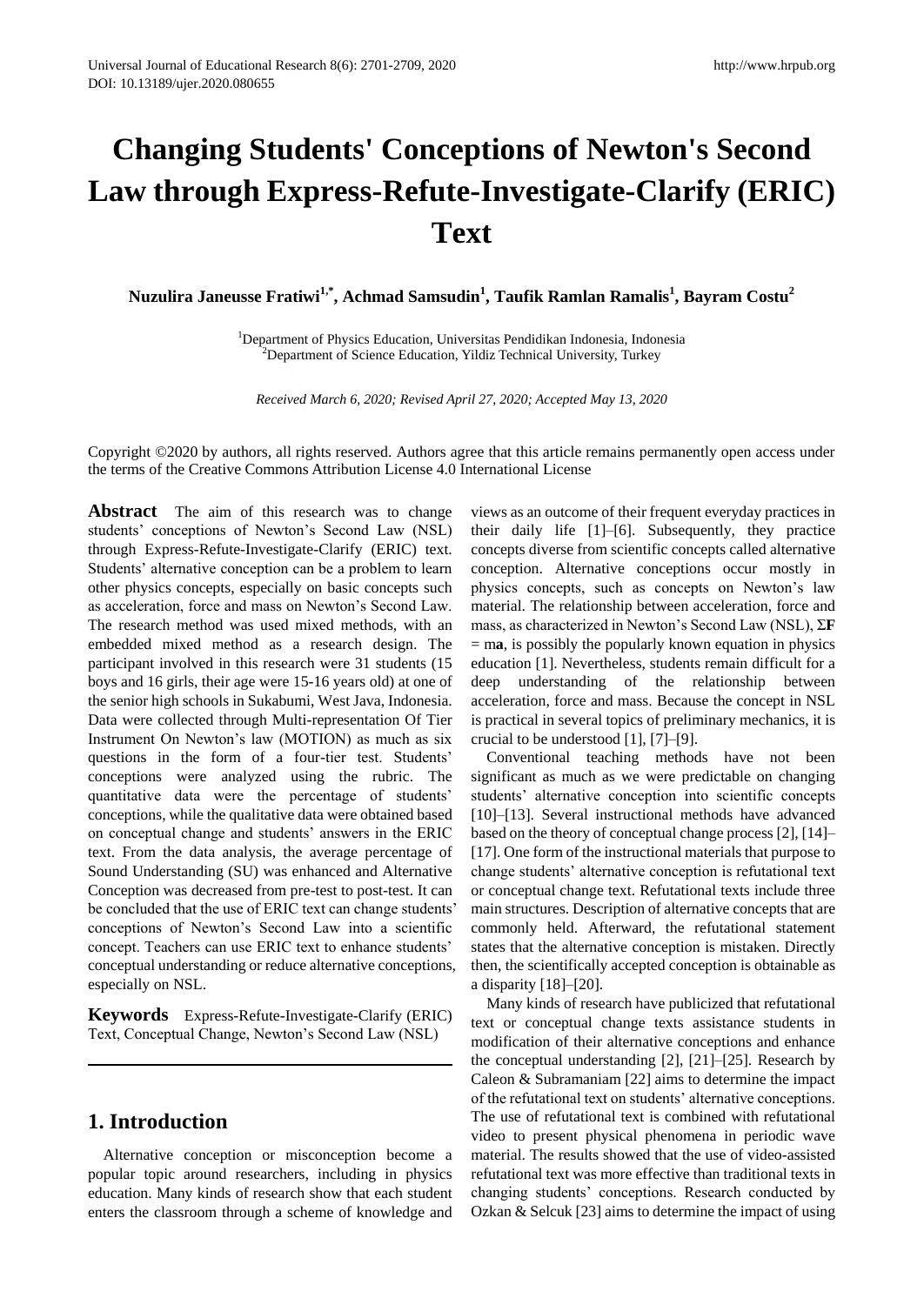Conceptual Change Texts (CCT) assisted with technology (video) to improve students' conceptual understanding of buoyancy concepts. The results showed that the increase in students' conceptual understanding was higher by using technology assisted CCT than traditional methods. Besides, through the application of technology assisted CCT, the reduction in the percentage of students' alternative conceptions is higher than in traditional methods. Aslan & Demircioğlu [21] investigated the effect of video-assisted conceptual change texts on 12th grade students' understanding and alternative conceptions about the gas concept. The results showed that teaching with the video-assisted conceptual change texts was more effective in overcoming students' alternative conceptions on the gas concept. Some research has completed using refutational text or conceptual change text, researchers combine text with video, without any simulation or animation - besides, the text and video not integrated with each other.

Prior research recommended that the general practice of technologies, such as simulations and virtual laboratories,

has the possibility to sustenance students' investigation of scientific concepts [2], [5], [26]–[30]. Tural & Tarakçı [27] studied the effectiveness of physical models and simulations on students' understanding of electromagnetic induction concept. The nine samples were volunteers from the fourth year of the physics education undergraduate program at a state university in Turkey. At the conclusion, simulations had a positive effect on students to understand electromagnetic induction and its everyday life applications. Therefore, simulations or virtual laboratories can combine with refutational text. The three main structures in refutational text change into four structures by inserting investigative activities through simulations after the refutation sentence. This activity is expected to be able to visualize abstract concepts and directly involve students so that conceptual changes or reconstructing students' alterative conception can occur. The new structure of refutational text named Express-Refute-Investigate-Clarify (ERIC) text. The example of four structures of ERIC is shown in Figure 1.

**Figure 1.** The Four Structure of Express-Refute-Investigate-Clarify (ERIC) Text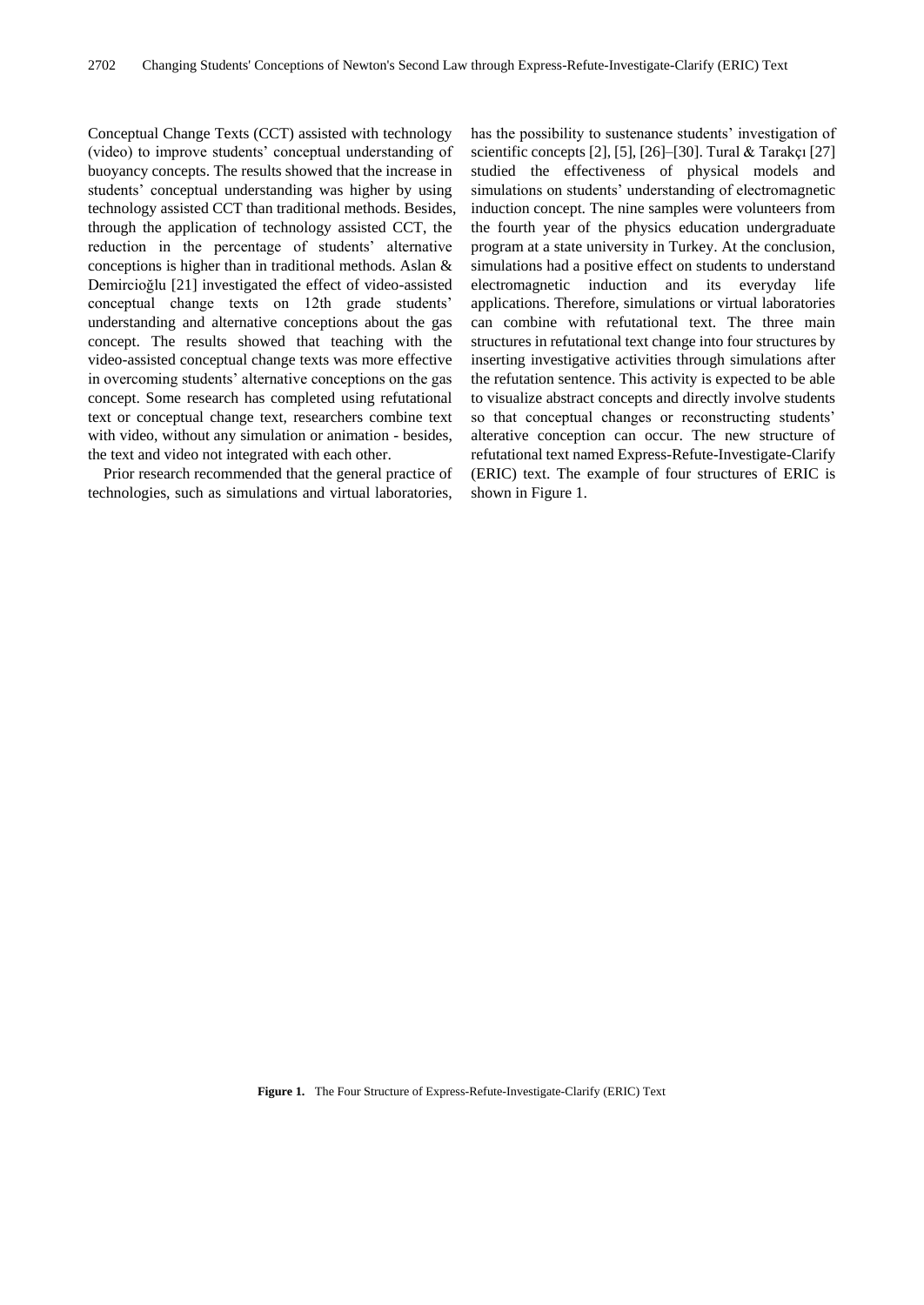Hence, the aim of this research was to change students' conceptions of Newton's Second Law (NSL) through the new structure of refutational text named Express-Refute-Investigate-Clarify (ERIC) Text.

## **2. Materials and Methods**

The research method was used mixed methods (quantitative and qualitative). The use of mixed methods carried out in order to obtain better data to answer research problems. Quantitative research methods used to determine the percentage of changes students' conceptions of after the application Express-Refute-Investigate-Clarify (ERIC) text, while the qualitative method used to determine the process of students' conceptual changes and students' answer in ERIC text. The research design was embedded mixed methods. The embedded mixed methods design combines quantitative and qualitative research methods.

#### **2.1. Participants**

The participant in this study was one class at K-10 level at a senior high school in Sukabumi, West Java, Indonesia. The participants amount 31 students, 15 of them were boys and 16 of them were girls. The students aged an average of 15 to 16 years. They had studied NSL material in junior high school before this research. Students get a pre-test one week before treatment through ERIC text. Then, students get treatment or learning processes using ERIC text carried out for 90 minutes. One week after treatment, students get a post-test. The ERIC text used in this research will be

explained in more details.

#### **2.2. Instrument**

The instrument in this research was named Multi-representation Of Tier Instrument On Newton's law (MOTION) in the form of a four-tier test. The instrument also uses different representations for pre- and post-test. Especially for NSL, the number of questions used are six questions (three questions for pre-test and three questions for post-test) on MOTION. Question number 1 (N1) was about the effect of force on velocity, N2 was about the effect of mass on acceleration on free fall motion and N3 was about the effect of mass on acceleration on the sloping plane. An example of MOTION for NSL shown in Figure 2.

From Figure 2, the instrument has four tiers. The first tier is the original multiple-choice, where the problem presented then the choice of answers, the second tier is the confidence rating for the first tier, the third tier is the reason for the first tier, and the fourth tier is the confidence rating for the third tier [31]–[33]. And then, through Rasch analysis, MOTION has construct validity (unidimensionality) with a value of raw variance explained by measures of 51.3% with the category "fulfilled". In addition, the instrument has also validated to three experts (one lecturer in physics education, one lecturer in physics, and one teacher of physics subject in senior high school). All NSL items are stated valid by experts. For reliability, the instrument has a Cronbach Alpha value of 0.94 with the interpretation "reliable". Therefore, the instrument is valid and reliable to use.

| 4.1 Nia pushes a table on a slippery floor in a horizontal direction. Then, Nia released her pushes so<br>that the table moved at initial velocity. If a moment later Nia gives a push back to the table with a |
|-----------------------------------------------------------------------------------------------------------------------------------------------------------------------------------------------------------------|
| force twice the original force continuously, then the velocity of the table with revere to the time when                                                                                                        |
| Nia gives back is                                                                                                                                                                                               |
| A. continues to increase with time                                                                                                                                                                              |
| B. constant with time, equal to initial velocity                                                                                                                                                                |
| C. is constant with increasing time, twice the initial velocity                                                                                                                                                 |
| D. constant for initial velocity and then increases with time                                                                                                                                                   |
| E. increases then is constant at twice the initial velocity as time increases                                                                                                                                   |
| 4.2 Are you sure about your answer to problem 4.1?                                                                                                                                                              |
| A. Sure                                                                                                                                                                                                         |
| B. Not sure                                                                                                                                                                                                     |
| 4.3 Reasons for answers to questions 4.1:                                                                                                                                                                       |
| A. When a table is pushed on force suddenly, the acceleration of the table continues to decrease.                                                                                                               |
| B. When a table is pushed on force suddenly, the acceleration of the table continues to increase.                                                                                                               |
| C. When the table is pushed on force suddenly, the acceleration of the table is zero.                                                                                                                           |
| D. When the table is pushed twice force the table acceleration is twice too.                                                                                                                                    |
| E. When the table is pushed force continuously, then the acceleration of the table will decrease then                                                                                                           |
| be constant.                                                                                                                                                                                                    |
| 4.4 Are you sure about your answer to question 4.3?                                                                                                                                                             |
| A. Sure                                                                                                                                                                                                         |
| B. Not sure                                                                                                                                                                                                     |

**Figure 2.** The Example of NSL Question on MOTION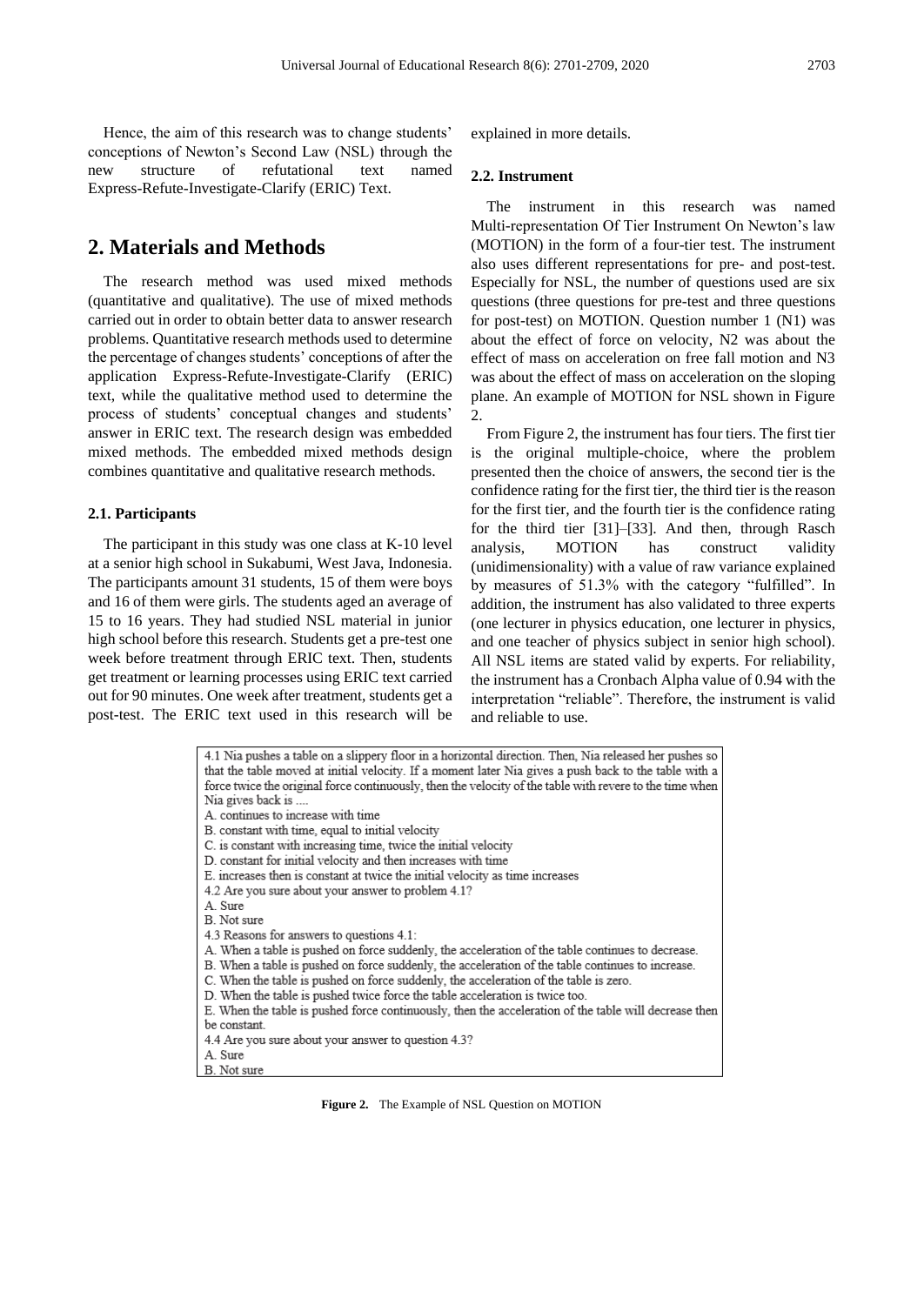#### **2.3. Express-Refute-Investigate-Clarify (ERIC) Text**

Express-Refute-Investigate-Clarify (ERIC) text is a new structure of the refutational text. ERIC text consists of four parts, namely an express common alternative conception, refute, investigate and clarify with a scientific concept. The investigate media used are simulations and videos that can be operated by students. The simulations and videos presented in ERIC text integrated with PhET and YouTube. Besides, students can also write their answers on the ERIC text. ERIC text created based on the web (Moodle) that can be accessed through the page quiz.tioc1.com. ERIC text can be opened via a computer, laptop or mobile phone. Before using ERIC text, students need to create an account first. This account includes data on name, password, e-mail, address, class, and gender. Each student can use the data of name and password to log in to ERIC text. The ERIC text used when the teacher guides the learning process. The material on ERIC text is Newton's Second Law. This

material is compiled based on the findings of students' alternative conception in preliminary studies. Newton's Second Law material is also adjusted to Indonesia's curriculum and textbook.

#### **2.4. Procedures for Data Analysis**

Data obtained from pre- and post-test are then analyzed based on the rubric in Table 1. Students' conceptions grouped into Sound Understanding (SU), Partial Understanding (PU), No Understanding (NU), Alternative Conception (AC) and No Coding (NC). Percentage of conception obtained from the division between the number of students on conception with the total number of students (31). Conceptual change during pre- and post-test were also analyzed. Then the changes of students' alternative conception were analyzed for each NSL problem and students' answer in ERIC text.

Conception Criteria Symbol Tier 1 Tier 2 Tier 3 Tier 4 Sound Understanding (SU) Sure Sure Correct Sure Correct Sure Correct Sure Partial Understanding (PU) Correct Sure Correct Not sure Correct Not sure Correct Sure Correct Not sure Correct Not sure Correct Sure Incorrect Not sure Correct Not sure Incorrect Sure Correct Not sure Incorrect Not sure Incorrect Sure Correct Not sure Incorrect Not sure Correct Sure Incorrect Not sure Correct Not sure Correct Sure Incorrect Sure Incorrect Sure Correct Sure No Understanding (NU) Incorrect Sure Incorrect Not sure Incorrect Not sure Incorrect Sure Incorrect Not sure Incorrect Not sure Alternative Conception (AC)  $\frac{1}{2}$  Incorrect Sure Incorrect Sure No Coding (NC) **If not filling one or more items (tier)** 

**Table 1.** The Rubric for Students' Conception Criteria and Scoring on Each Conception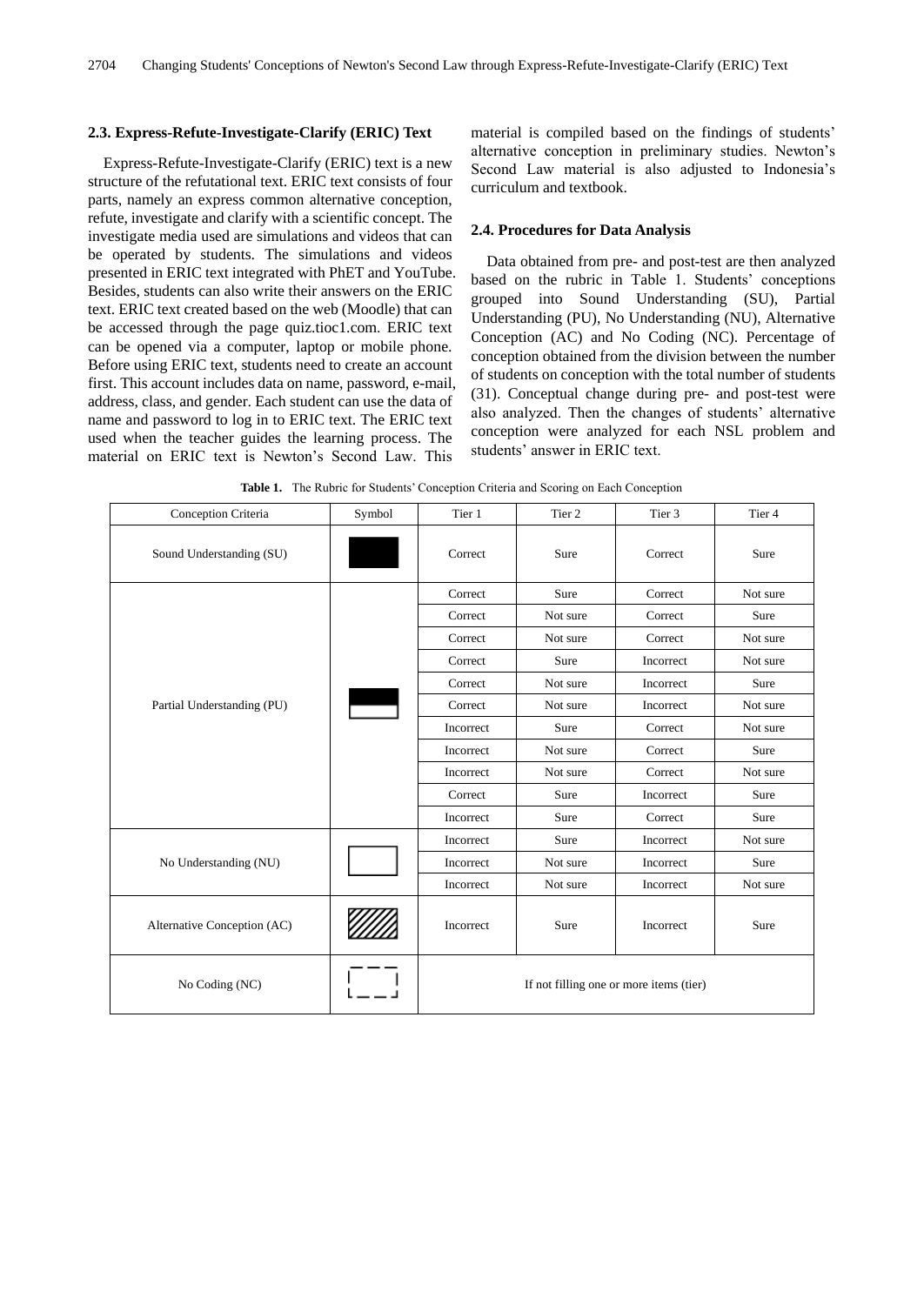| No.            | Sound Understanding<br>(SU) |                                                                                                                                                   | Partial Understanding (PU)                                                                                                                               |                                                                                                 | No Understanding<br>(NU)                                                                       |                         | Alternative Conception (AC)                                                                                                                                                                     |                                                                                                             | No Coding (NC)                               |                                              |
|----------------|-----------------------------|---------------------------------------------------------------------------------------------------------------------------------------------------|----------------------------------------------------------------------------------------------------------------------------------------------------------|-------------------------------------------------------------------------------------------------|------------------------------------------------------------------------------------------------|-------------------------|-------------------------------------------------------------------------------------------------------------------------------------------------------------------------------------------------|-------------------------------------------------------------------------------------------------------------|----------------------------------------------|----------------------------------------------|
|                | Pre-                        | Post-                                                                                                                                             | Pre-                                                                                                                                                     | Post-                                                                                           | Pre-                                                                                           | Post-                   | Pre-                                                                                                                                                                                            | Post-                                                                                                       | Pre-                                         | Post-                                        |
| N1             |                             | S <sub>14</sub> , S <sub>20</sub> ,<br>S <sub>21</sub> , S <sub>23</sub> ,<br>S25(16%)                                                            | S02, S05,<br>S07, S10,<br>S11, S12,<br>S <sub>14</sub> , S <sub>15</sub> ,<br>S16, S17,<br>S18, S19,<br>S <sub>20</sub> , S <sub>23</sub> ,<br>S31 (48%) | S01, S02,<br>S03, S05,<br>S06, S08,<br>S10, S11,<br>S12, S13,<br>S22, S24,<br>S29, S31<br>(45%) | S01.<br>S03,<br>S <sub>13</sub> .<br>S27, S30<br>(16%)                                         | S <sub>30</sub><br>(3%) | S04, S06,<br>S08, S22,<br>S24, S25,<br>S26, S28, S29<br>(29%)                                                                                                                                   | S04, S07,<br>S15, S16,<br>S17, S18,<br>S19, S26,<br>S27 (29%)                                               | S <sub>09</sub> .<br>S <sub>21</sub><br>(7%) | S <sub>09</sub> .<br>S <sub>28</sub><br>(7%) |
| N <sub>2</sub> | S <sub>18</sub><br>(3%)     | S02, S05,<br>S07, S08,<br>S10, S11,<br>S <sub>12</sub> , S <sub>16</sub><br>S18, S19,<br>S20, S22,<br>S23, S24,<br>S27, S29,<br>S30, S31<br>(58%) | S01, S09,<br>S20, S23,<br>S26(16%)                                                                                                                       | S01, S06,<br>S <sub>14</sub> , S <sub>21</sub> ,<br>S25 (16%)                                   | S03.<br>S04, S30<br>$(10\%)$                                                                   |                         | S02, S05,<br>S06, S07,<br>S08, S10.<br>S11, S12,<br>S <sub>14</sub> , S <sub>15</sub> ,<br>S <sub>16</sub> , S <sub>17</sub> ,<br>S19, S21,<br>S22, S24,<br>S25, S27,<br>S28, S29, S31<br>(68%) | S03, S13,<br>S15, S17,<br>S26, S28<br>(19%)                                                                 | S <sub>13</sub><br>(3%)                      | S04.<br>S <sub>09</sub><br>(7%)              |
| N <sub>3</sub> | S <sub>22</sub><br>(3%)     | S02, S10,<br>S <sub>14</sub> , S <sub>19</sub> ,<br>S <sub>20</sub> , S <sub>23</sub> ,<br>S <sub>24</sub> , S <sub>25</sub><br>(26%)             | S04, S06,<br>S08, S09,<br>S10, S14,<br>S24, S29,<br>S30(29%)                                                                                             | S04, S08,<br>S11, S13,<br>S15, S17,<br>S22, S27,<br>S29, S30,<br>S31 (35%)                      | S01.<br>S <sub>02</sub> .<br>S03.<br>S <sub>13</sub> .<br>S <sub>19</sub><br>S20, S31<br>(23%) |                         | S07, S11,<br>S <sub>12</sub> , S <sub>15</sub> ,<br>S <sub>16</sub> , S <sub>17</sub> ,<br>S18, S21,<br>S23, S25,<br>S26, S27, S28<br>(42%)                                                     | S01, S03,<br>S05, S06,<br>S07, S09,<br>S12, S16,<br>S18, S21,<br>S <sub>26</sub> , S <sub>28</sub><br>(39%) | S <sub>05</sub><br>(3%)                      |                                              |
| Average        | 2%                          | 34%                                                                                                                                               | 31%                                                                                                                                                      | 32%                                                                                             | 16%                                                                                            | 1%                      | 46%                                                                                                                                                                                             | 29%                                                                                                         | 4%                                           | 5%                                           |

**Table 2.** The Percentage of Students' Conceptions During Pre- and Post-test



**Figure 3.** The Average Percentage of Students' Conceptions during Preand Post-test

# **3. Result and Discussion**

In the results and discussion section, the results of students' conceptions are presented during the pre- and

post-test. Furthermore, changes in each conception are also analyzed. Finally, the students' answers on ERIC text are also analyzed. The students' conceptions during the preand post-test are shown in Table 2.

Based on Table 2, distribution of students was obtained for each conception at pre- and post-test, also for each number of questions. Based on the percentage of each conception, there are changes from pre- and post-test. For more details, the average percentage of students' conceptions during pre- and post-test is shown in Figure 3.

The average percentage of Sound Understanding (SU), Partial Understanding (PU) and No Coding (NC) increases from pre-test to post-test, while the average percentage of No Understanding (NU) and Alternative Conception (AC) decreases from pre-test to post-test.

To obtain information about conception construction after the learning process with ERIC text, we explain changes in students' conceptions during pre- and post-test. Changes in the percentage of students' conceptions from pre-test to post-test are shown in Table 3.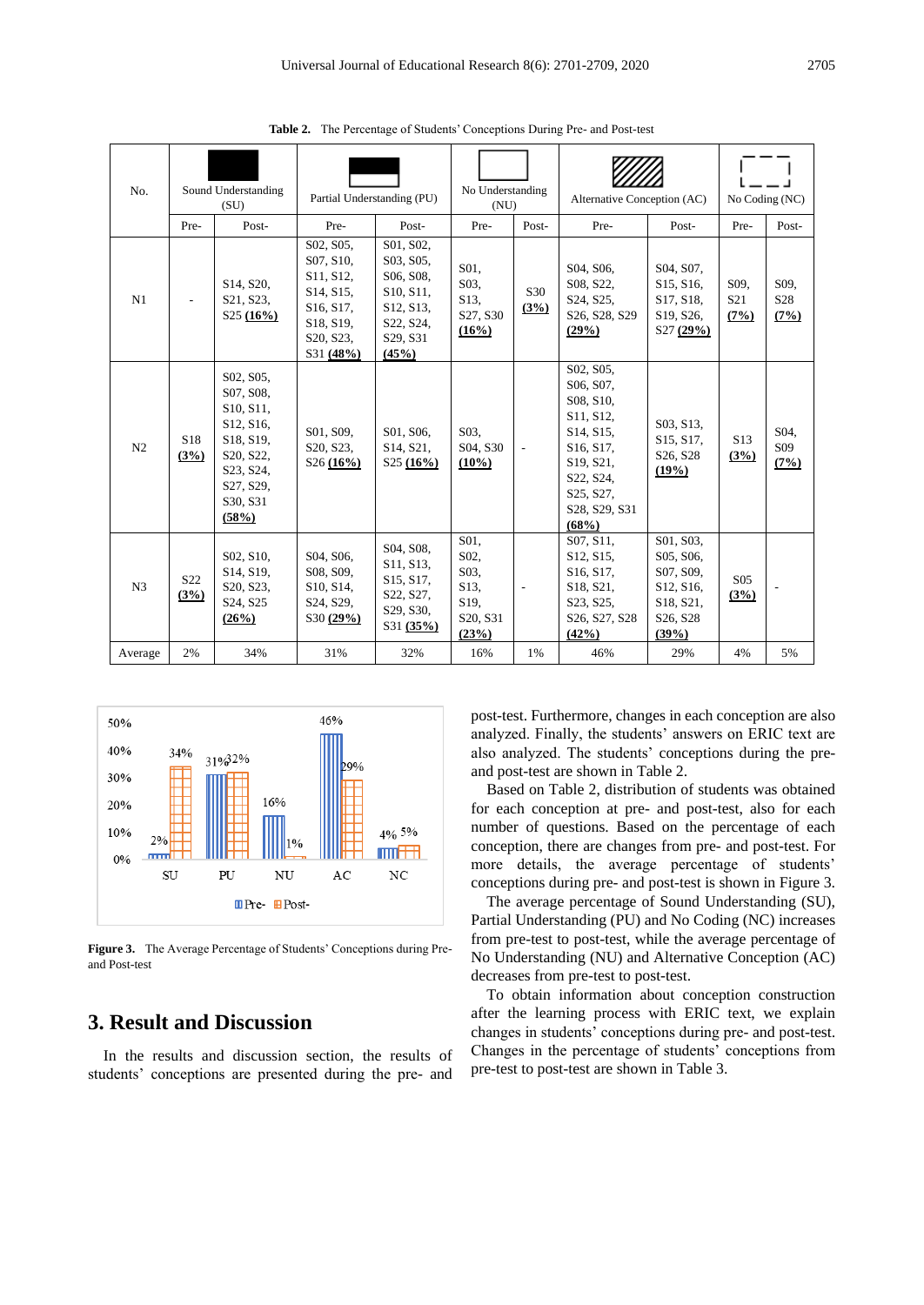| No.            | SU      |     | PU           |            | NU      |     | AC           |     | NC             |     |
|----------------|---------|-----|--------------|------------|---------|-----|--------------|-----|----------------|-----|
|                | $C($ %) | TC  | $C$ (%)      | TC         | $C$ (%) | TC  | C(% )        | TC  | C(%)           | TC  |
| N1             | $+16$   | PoC | $-3$         | <b>NeC</b> | $+13$   | PoC | $\mathbf{0}$ | NoC | $\overline{0}$ | NoC |
| N <sub>2</sub> | $+55$   | PoC | $\mathbf{0}$ | NoC        | $+10$   | PoC | $+49$        | PoC | $-4$           | NeC |
| N <sub>3</sub> | $+23$   | PoC | $+6$         | PoC        | $+23$   | PoC | $+3$         | PoC | $+3$           | PoC |
| Average        | $+32$   | PoC | $+1$         | PoC        | $+15$   | PoC | $+17$        | PoC | $-1$           | NeC |

**Table 3.** Change of Percentage of Students' Conception from Pre-test to Post-test

Info: N = Question Number, C = Percentage Change, TC = Type of Change, PoC = Positive Change, NeC = Negative Change, NoC = No Change

**Table 4.** Distribution of Students for Each Category of Conception Change in Pre- and Post-test

| Conceptual Change Category | Pre- | $\longrightarrow$ | Post- | Students                     |
|----------------------------|------|-------------------|-------|------------------------------|
|                            |      | $\rightarrow$     |       | S <sub>25</sub>              |
|                            |      | $\rightarrow$     |       | S06, S08, S22, S24, S29      |
| Acceptable Change (ACh)    |      | $\rightarrow$     |       | S01, S03, S13                |
|                            |      | $\rightarrow$     |       | S21                          |
|                            |      | $\longrightarrow$ |       | S14, S20, S23                |
|                            |      | $\rightarrow$     |       | S27                          |
| No Acceptable (NAc)        |      | $\longrightarrow$ |       | S28                          |
|                            |      | $\rightarrow$     |       | S07, S15, S16, S17, S18, S19 |
|                            |      | $\rightarrow$     |       | S02, S05, S10, S11, S12, S31 |
|                            |      | $\rightarrow$     |       | S30                          |
| No Change (NCh)            |      | $\longrightarrow$ |       | S04, S26                     |
|                            |      | $\rightarrow$     |       | S09                          |

Based on Table 3, there is a positive change (PoC) for all questions in the SU. For PU, N1 has a negative change (NeC), N2 has not changed (NoC), and N3 has a positive change, but overall, it has positive changes. For NU, there are positive changes for all questions. For NC, there are positive changes for N3, negative changes for N2, and no change for N1. For AC, there are positive changes for N2 and N3, but they do not change for N1. The highest alternative conception reconstruction occurs in N2, namely the concept of mass influence on acceleration. At pre-test, most students assumed that objects that had a greater mass would fall first. However, after the use of ERIC text, an alternative conception reconstruction took place. This is consistent with Ferreira et al. [1] that students do not understand the formulation of NSL. In addition, Liu & Fang [34] and Poutot & Blandin [35] also found that

students assumed that objects with greater mass would fall the fastest. Then, an example of an analysis of changes in students' conceptions for question number 1 (N1) is shown in Table 4.

Based on Table 4, the greatest total changes occurred in the Acceptable Change (ACh) category of 13 students. In the ACh category, the change from AC to PU was the most common change. That is, the implementation of Refutational Text Interactive (RT) occurs in the construction of students' conceptions. However, the construction that occurred was still in the Partial Understanding (PU) category. In the No Acceptable (NAc) category, the most changes occurred from PU to AC, namely S07, S15, S16, S17, S18 and S19. Whereas in the No Change (NCh) category the most occurred in PU as many as six students.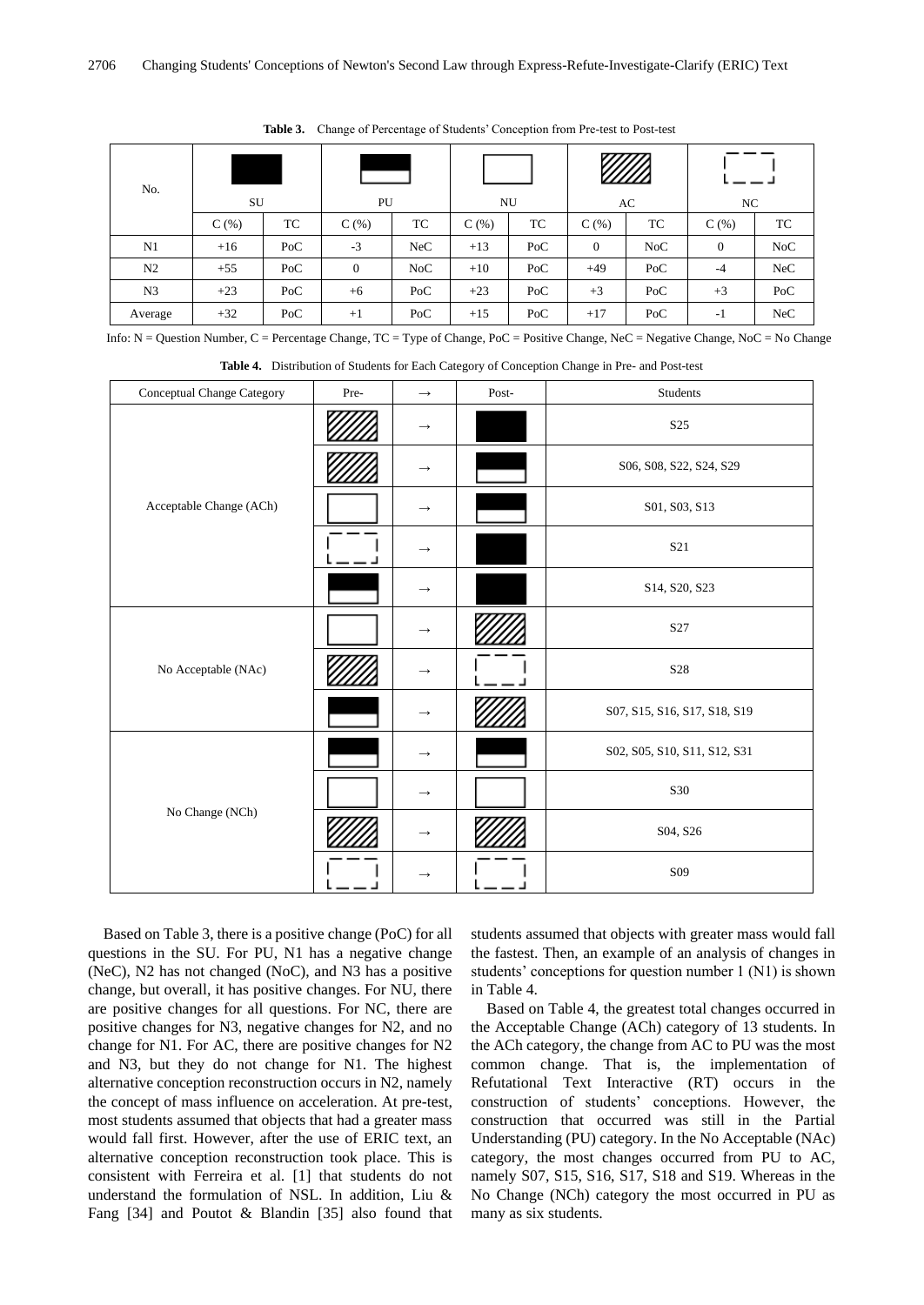The concept in N1 is the effect of force on velocity, i.e. in the event of objects being pushed with a fixed force twice the initial force. At the pre-test, S07, S16, and S19 said that when an object is given a fixed force twice the initial force, the object will move at the same velocity as the initial velocity and then increase with time because the acceleration of the object also becomes twice initial acceleration. The answers of S07, S16, and S19 are wrong, but the reasons are correct, and they are sure about the answers and the reasons so they are categorized as Partial Understanding (PU). At post-test, S07 said that when an object is given a fixed force of twice the initial force, the velocity will remain with increasing time because the acceleration of the object is zero. Whereas S16 says that when an object is given a constant force of twice the initial force the velocity will remain at twice the initial velocity because the acceleration of the object will continue to decrease. S19 says that when an object is given a constant force twice the original force, the velocity will remain and then increase because the acceleration also increases. The answers and reasons of S07, S16, and S19 are wrong and they are sure about the answers and reasons so they have an alternative conception.

At the pre-test, S15, S17, and S18 said that when an object is given a constant force of twice the original force, then the object will move at a velocity that continues to increase with increasing time. S15 gives a reason because the acceleration of the object will decrease then constantly. S17 and S18 say that the acceleration of objects will also continue to increase. The answers of S15, S17, and S18 are correct, but the reasons are wrong, and sure with answer and reason, so they are categorized as Partial Understanding (PU). At the post-test, S15 said that when an object is given a constant force of twice the initial force, the velocity will increase and then be constant because the acceleration decreases. S18 also says that when an object is given a constant force of twice the initial force, the velocity will increase and then be constant because the acceleration is zero. Whereas S17 says that when objects are given a constant force of twice the initial force, the velocity of objects is constant and then increasing because the acceleration of objects continues to increase. The answers and reasons of S15, S17, and S18 are wrong and they are sure about answers and reasons, so they have an alternative conception.

S15 tends to sustain the reason given that force will cause the acceleration of the object to decrease. When S15 and S16 fill in observational data on ERIC text, S15 and S16 fill in correctly about the relationship between force, velocity, and acceleration. However, in the explaining, S15 and S16 cannot correctly explain the relationship of forces, velocity, and acceleration of the observational data. The answers of S15 and S16 are the same "*velocity and acceleration do not affect the force but the mass of the object*". This can be one of the causes of alternative conceptions in S15 and S16.

S17 tends to preserve that when the velocity continues to increase the acceleration of objects it also continues to increase. In addition, S19 and S27 also tend to maintain that when an object is given a constant force of twice the initial force, the velocity will remain then increase. But at the post-test, S19 and S27 said the velocity increased because the acceleration also increased. Students are still confused in distinguishing between velocity and acceleration [35]. In addition, Liu & Fang [34] said that students assume that when the velocity is greater or smaller, then the acceleration will also be greater or smaller. When filling ERIC text, S18 does not properly observe. Therefore, S18 also cannot properly explain the relationship between force, velocity, and acceleration. Incorrect observations and explanations made by S18 can lead to alternative conceptions.

An alternative conception in N1 can also occur because the post-test is presented in the form of a figure in the form of a graph of velocity to time and acceleration to time. This is in accordance with Planinic, Milin-Sipus, Katic, Susac, & Ivanjek [36] that students find it difficult to understand graphs in the context of physics, especially on kinematics.

This is accordance with some research [37]–[39] that alternative conceptions are difficult to change and require a long process if this conception is already firmly attached to students' thinking.

## **4. Conclusions**

Based on the research results, the use of ERIC text can change students' conceptions on Sound Understanding (SU) and reduce students' alternative conceptions. Besides, ERIC text can also qualitatively analyze the answers of students who have the potential to have an alternative conception. The teacher can use ERIC text to enhance students' conceptual understanding and reduce students' alternative conceptions, especially on Newton Second Law. ERIC text can be used through computers, laptops, or mobile phones. The use of ERIC text can visualize abstract concepts through videos and simulations. However, teachers must also pay attention to the initial process before using ERIC text, which is the student registration process because not all students can do it. In addition, ERIC text is web-based so that available internet connections also need attention.

## **REFERENCES**

- [1] A. Ferreira, M. Lemmer, and R. Gunstone, "Alternative Conceptions: Turning Adversity into Advantage," *Res. Sci. Educ.*, vol. 49, no. 3, pp. 657–678, 2017.
- [2] A. Yumuşak, I. Maraş, and M. Şahin, "Effects of computer-assisted instruction with conceptual change texts on removing the misconceptions of radioactivity," *J. Educ. Gift. Young Sci.*, vol. 3, no. 2, pp. 23–50, 2015.
- [3] N. Yürük and P. Eroğlu, "The effect of conceptual change texts enriched with metaconceptual processes on pre-service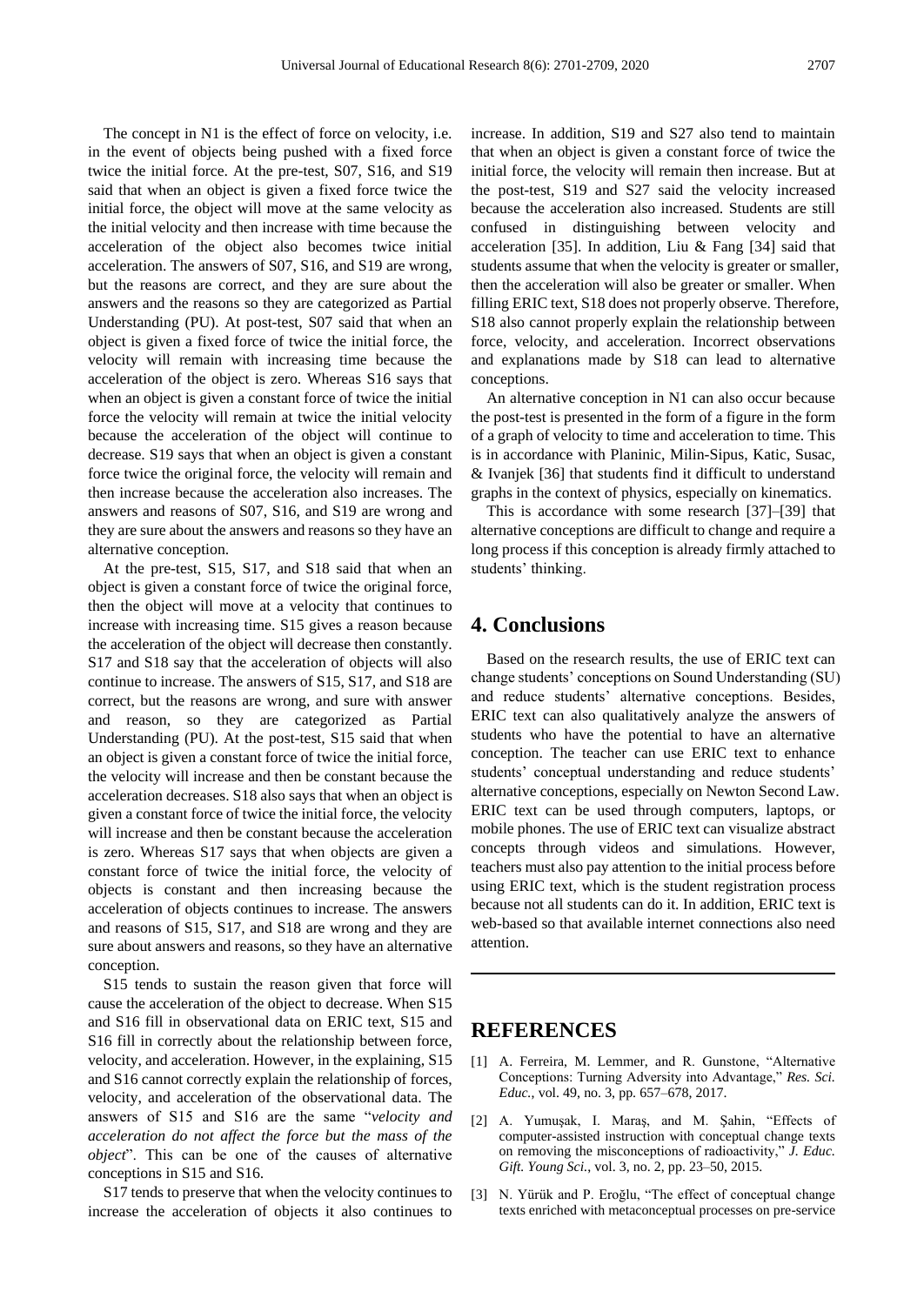science teachers' conceptual understanding of heat and temperature," *J. Balt. Sci. Educ.*, vol. 15, no. 6, pp. 693–705, 2016.

- [4] M. John, J. M. Molepo, and M. Chirwa, "How Do Learners" Conceptualize Plane Mirror Reflection? A Case Study of Grade 11 South African Learners," *Int. J. Educ. Sci.*, vol. 13, no. 2, pp. 221–230, 2016.
- [5] N. J. Fratiwi *et al.*, "Overcoming Senior High School Students' Misconceptions on Newton's Laws: A DSLM with Inquiry Learning based Computer Simulations," *J. Phys. Conf. Ser.*, vol. 1204, no. 1, pp. 1–8, 2019.
- [6] M. Akif Haşiloğlu and S. Eminoğlu, "Identifying Cell-related Misconceptions among Fifth Graders and Removing Misconceptions Using a Microscope," *Univers. J. Educ. Res.*, vol. 5, no. 12B, pp. 42–50, 2017.
- [7] S. Syuhendri, "A learning process based on conceptual change approach to foster conceptual change in newtonian mechanics," *J. Balt. Sci. Educ.*, vol. 16, no. 2, pp. 228–240, 2017.
- [8] Y. H. Chien and P. Y. Chu, "The Different Learning Outcomes of High School and College Students on a 3D-Printing STEAM Engineering Design Curriculum," *Int. J. Sci. Math. Educ.*, vol. 16, pp. 1047–1064, 2018.
- [9] A. Zulfikar *et al.*, "Reducing Eleventh-Grade Students' Misconceptions on Gravity Concept using PDEODE∗E-Based Conceptual Change Model," *J. Phys. Conf. Ser.*, vol. 1204, no. 1, 2019.
- [10] T. Jiang, S. Wang, J. Wang, and Y. Ma, "Effect of different instructional methods on students' conceptual change regarding electrical resistance as viewed from a synthesized theoretical framework," *Eurasia J. Math. Sci. Technol. Educ.*, vol. 14, no. 7, pp. 2771–2786, 2018.
- [11] K. A. Cheek, "Students' Understanding of Large Numbers as A Key Factor in Their Understanding of Geologic Time," *Int. J. Sci. Math. Educ.*, vol. 10, pp. 1047–1069, 2012.
- [12] F. Kayima and S. T. Mkimbili, "How Do Chemistry Teachers Deal with Students' Incorrect/Undesired Responses to Oral Classroom Questions? Exploring Effective Feedback Practices," *Res. Sci. Educ.*, 2019.
- [13] A. Samsudin, A. Suhandi, D. Rusdiana, I. Kaniawati, and B. Coştu, "Investigating the effectiveness of an active learning based-interactive conceptual instruction (ALBICI) on electric field concept," *Asia-Pacific Forum Sci. Learn. Teach.*, vol. 17, no. 1, pp. 1–41, 2016.
- [14] B. Gregorcic and J. Haglund, "Conceptual Blending as an Interpretive Lens for Student Engagement with Technology: Exploring Celestial Motion on an Interactive Whiteboard," *Res. Sci. Educ.*, 2018.
- [15] S. Olitsky, "Facilitating changes in college teaching practices: Instructional reform, identity conflict and professional community in a K-20 partnership," *Res. Sci. Educ.*, vol. 45, pp. 625–646, 2015.
- [16] H. jeong Kim, M. Metzger, and R. M. Heaton, "Teacher Planning Sessions as Professional Opportunities to Learn: an Elementary Mathematics Teacher's Re-conceptualization of Instructional Triangles," *Int. J. Sci. Math. Educ.*, 2019.
- [17] A. Samsudin *et al.*, "Analyzing the students' conceptual change on kinetic theory of gases as a learning effect though computer simulations-assisted conceptual change model,' *Univers. J. Educ. Res.*, vol. 8, no. 2, pp. 425–437, 2020.
- [18] J. L. G. Braasch, S. R. Goldman, and J. Wiley, "Influences of text and reader characteristics on learning from refutations in science texts," *J. Educ. Psychol.*, vol. 105, no. 3, pp. 561– 578, 2013.
- [19] L. Mason, S. Zaccoletti, B. Carretti, S. Scrimin, and I. A. N. Diakidoy, "The Role of Inhibition in Conceptual Learning from Refutation and Standard Expository Texts," *Int. J. Sci. Math. Educ.*, vol. 17, no. 3, pp. 483–501, 2019.
- [20] C. D. Tippett, "Refutation Text In Science Education: A Review Of Two Decades Of Research," *Int. J. Sci. Math. Educ.*, vol. 8, no. 6, pp. 951–970, 2010.
- [21] A. Aslan and G. Demircioğlu, "The Effect of Video-assisted Conceptual Change Texts on 12 th Grade Students' Alternative Conceptions: The Gas Concept," *Procedia - Soc. Behav. Sci.*, vol. 116, pp. 3115–3119, 2014.
- [22] I. Caleon and R. Subramaniam, "Addressing students' alternative conceptions on the propagation of periodic waves using a refutational text," *Phys. Educ.*, vol. 48, no. 5, pp. 657–663, 2013.
- [23] G. Ozkan and G. S. Selcuk, "Effect of Technology Enhanced Conceptual Change Texts on Students' Understanding of Buoyant Force," *Univers. J. Educ. Res.*, vol. 3, no. 12, pp. 981–988, 2015.
- [24] A. Suhandi, A. Samsudin, E. Suhendi, N. Hermita, and E. N. Syamsiah, "Facilitating Conceptual Changes of High School Students regarding Concepts in Static Electricity and DC Circuits through the Use of VMSCDCCText," *Univers. J. Educ. Res.*, vol. 8, no. 3, pp. 815–822, 2020.
- [25] B. Çaycı, "The impacts of conceptual change text-based concept teaching on various variables," *Univers. J. Educ. Res.*, vol. 6, no. 11, pp. 2543–2551, 2018.
- [26] J. Y. Wang, H. K. Wu, S. P. Chien, F. W. Hwang, and Y. S. Hsu, "Designing applications for physics learning: Facilitating high school students' conceptual understanding by using tablet pcs," *J. Educ. Comput. Res.*, vol. 51, no. 4, pp. 441–458, 2015.
- [27] G. Tural and D. Tarakçı, "Effects of physical models and simulations to understand daily life applications of electromagnetic induction," *Res. Sci. Technol. Educ.*, vol. 35, no. 3, pp. 292–307, 2017.
- [28] F. C. Wibowo *et al.*, "Effectiveness of Dry Cell Microscopic Simulation (DCMS) to Promote Conceptual Understanding about Battery," in *Journal of Physics: Conference Series*, 2017, vol. 877, no. 1, pp. 1–10.
- [29] N. J. Fratiwi, A. Samsudin, and B. Costu, "Enhancing K-10 students' conceptions through computer simulations-aided PDEODE\*E (CS-PDEODE\*E) on Newton's Laws," *J. Pendidik. IPA Indones.*, vol. 7, no. 2, pp. 214–223, 2018.
- [30] F. C. Wibowo, A. Setiawan, U. Alizkan, D. R. Darman, and E. Budi, "Educational technology of virtual physics laboratory (VPL) for the microscopic concept," *Univers. J. Educ. Res.*, vol. 7, no. 12, pp. 2867–2882, 2019.
- [31] D. Kaltakci-Gurel, A. Eryilmaz, and L. C. McDermott, "Development and application of a four-tier test to assess pre-service physics teachers' misconceptions about geometrical optics," *Res. Sci. Technol. Educ.*, vol. 35, no. 2, pp. 238–260, 2017.
- [32] I. Kaniawati, N. J. Fratiwi, A. Danawan, I. Suyana, A. Samsudin, and E. Suhendi, "Analyzing students' misconceptions about Newton's laws through four-tier